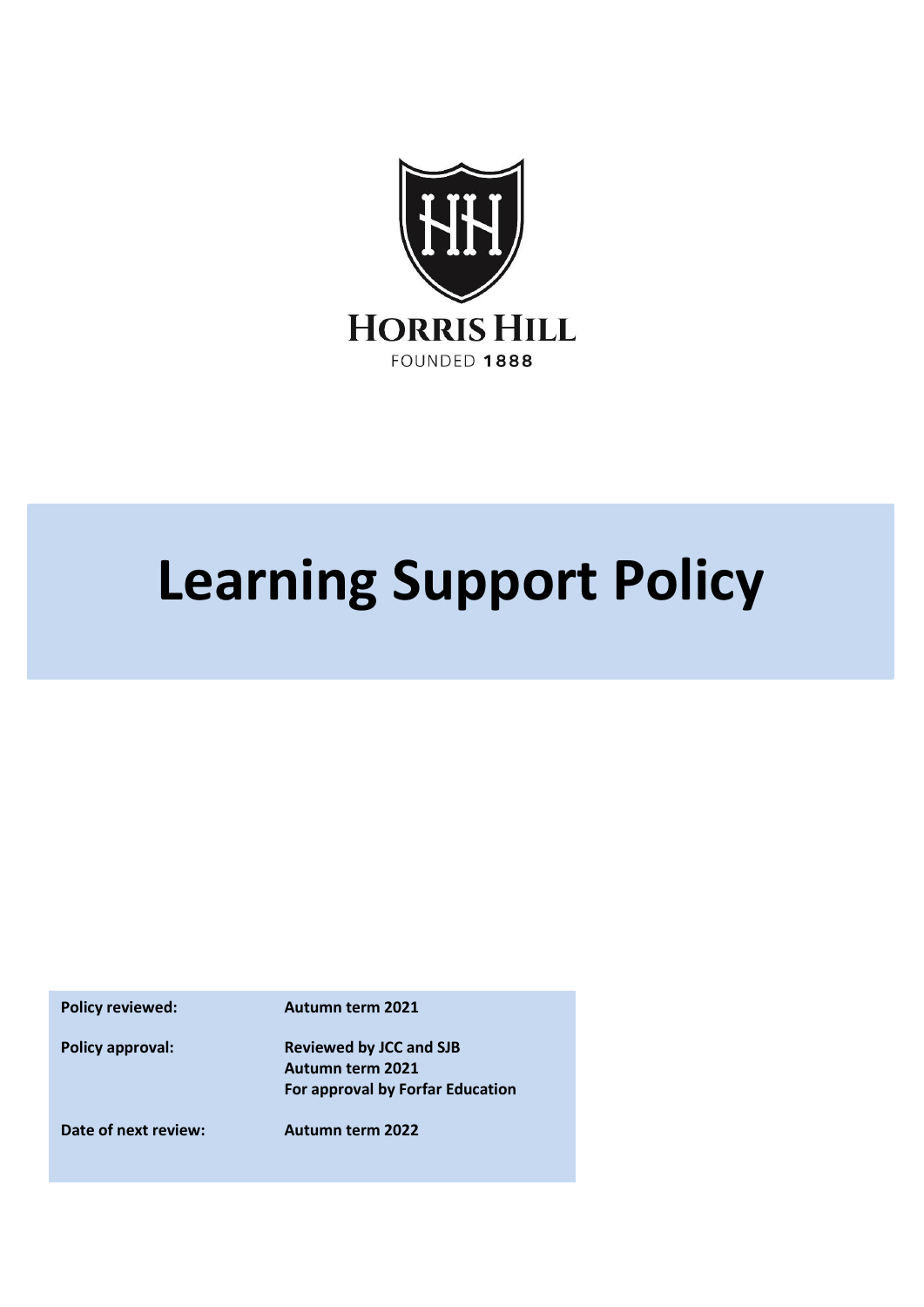**All pupils have equal rights of entitlement to a broad and rich curriculum, which allows them to fulfil their potential. All pupils have the entitlement to participate in the life and work of the school to the best of their abilities, whatever their needs.**

The school and staff are committed to identifying and providing appropriate learning support for individual pupils. Staff recognise that a learning difficulty may derive from a permanent or temporary social, emotional, behavioural or physical cause (not solely an academic one) and that support may be required for any of these reasons.

The school regards specific learning difficulties (SpLD) as an umbrella term covering a range of developmental learning problems that show individual differences in severity. The most common form of SpLD is dyslexia. Other forms are co-ordination disorders (eg dyspraxia), attention disorders (eg attention deficit disorder) and specific arithmetic disorder/dyscalculia. These conditions may show a degree of comorbidity or overlap, and therefore it may not be constructive to be too precise about labels.

Pupils who have a diagnosis of Autistic Spectrum Disorder (ASD) will be supported holistically by the Learning Support Department, the Pastoral Tutor and the boarding staff responsible for the individual concerned. These staff will work as a team to follow the specific advice and recommendations offered by the original ASD report.

Although many pupils with dyslexia typically struggle with the acquisition of literacy skills there is research evidence (Torgeson, 2005) that they respond well to multisensory, specialist teaching and can overcome the barriers to educational achievement created by their difficulties.

The 2009 Sir Jim Rose's Report on 'Identifying and Teaching Children and Young People with Dyslexia and Literacy Difficulties' gave the following description of dyslexia, which was adopted by the British Dyslexia Association

## *'Dyslexia is a learning difficulty that primarily affects the skills involved in accurate and fluent word reading and spelling.*

*Characteristic features of dyslexia are difficulties in phonological awareness, verbal memory and verbal processing speed.* 

*Dyslexia occurs across the range of intellectual abilities.*

*It is best thought of as a continuum, not a distinct category, and there are no clear cut-off points.* 

*Co-occurring difficulties may be seen in aspects of language, motor co-ordination, mental calculation, concentration and personal organisation, but these are not, by themselves, markers of dyslexia.* 

*A good indication of the severity and persistence of dyslexic difficulties can be gained by examining how the individual responds or has responded to well-founded intervention.'*